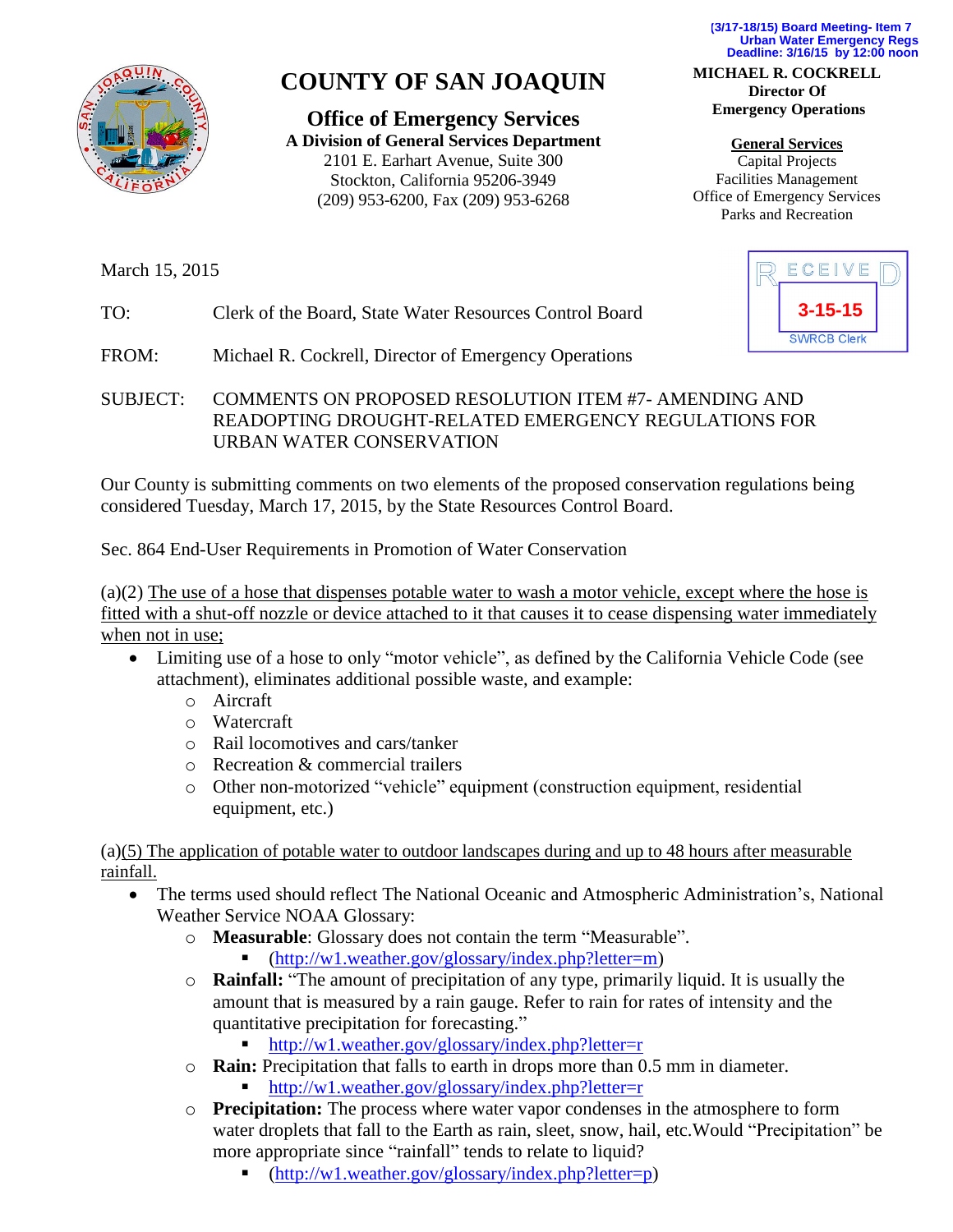- What would be the measuring site? If "Rainfall" is for forecasting, that only relates to NOAA precipitation sensor stations. Some counties only have one site in a central area. There are many precipitation monitoring sites:
	- o NWS Forecast Office Surface Observation Stations
	- o RAWS and METAR Observation sites
	- o Sensors operated by a local, State, federal, higher education, or commercial weather services

If you have any questions on this submittal, please contact me.

Thank you for the opportunity to submit comments.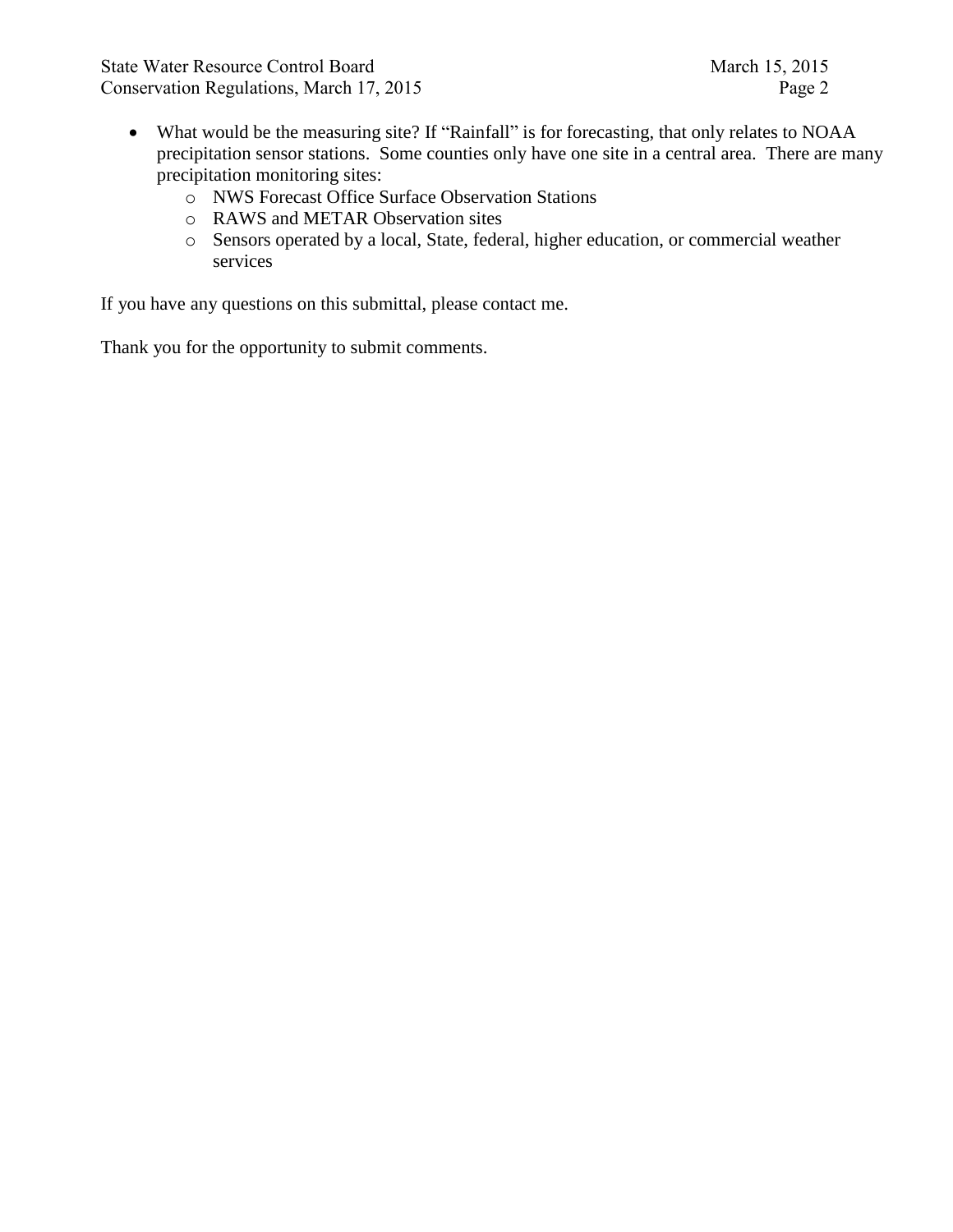#### **PROPOSED TEXT OF EMERGENCY REGULATIONS**

#### **Article 22.5. Drought Emergency Water Conservation**

Sec. 863 Findings of Drought Emergency

(a) The State Water Resources Control Board finds as follows:

(1) On January 17, 2014, the Governor issued a proclamation of a state of emergency under the California Emergency Services Act based on drought conditions;

(2) On April 25, 2014, the Governor issued a proclamation of a continued state of emergency under the California Emergency Services Act based on continued drought conditions;

(3) The drought conditions that formed the basis of the Governor's emergency proclamations continue to exist;

(4) The present year is critically dry and has been immediately preceded by two or more consecutive below normal, dry, or critically dry years; and

(5) The drought conditions will likely continue for the foreseeable future and additional action by both the State Water Resources Control Board and local water suppliers will likely be necessary to further promote conservation.

Authority: Wat. Code, § 1058.5. References: Wat. Code, §§ 102, 104, 105.

Sec. 864 End-User Requirements in Promotion of Water Conservation

(a) To promote water conservation, each of the following actions is prohibited, except where necessary to address an immediate health and safety need or to comply with a term or condition in a permit issued by a state or federal agency:

(1) The application of potable water to outdoor landscapes in a manner that causes runoff such that water flows onto adjacent property, non-irrigated areas, private and public walkways, roadways, parking lots, or structures;

(2) The use of a hose that dispenses potable water to wash a motor vehicle, except where the hose is fitted with a shut-off nozzle or device attached to it that causes it to cease dispensing water immediately when not in use;

(3) The application of potable water to driveways and sidewalks; and

(4) The use of potable water in a fountain or other decorative water feature, except where the water is part of a recirculating system.

(5) The application of potable water to outdoor landscapes during and up to 48 hours after measurable rainfall.

(6) The serving of drinking water other than upon request in eating or drinking establishments, including but not limited to restaurants, hotels, cafes, cafeterias, bars, or other public places where food or drink are served and/or purchased.

(b) To promote water conservation, operators of hotels and motels shall provide guests with the option of choosing not to have towels and linens laundered daily. The hotel or motel shall prominently display notice of this option in each bathroom using clear and easily understood language.

(c) The taking of any action prohibited in subdivision (a) or the failure to take any action required in subdivision (b), in addition to any other applicable civil or criminal penalties, is an infraction, punishable by a fine of up to five hundred dollars (\$500) for each day in which the violation occurs.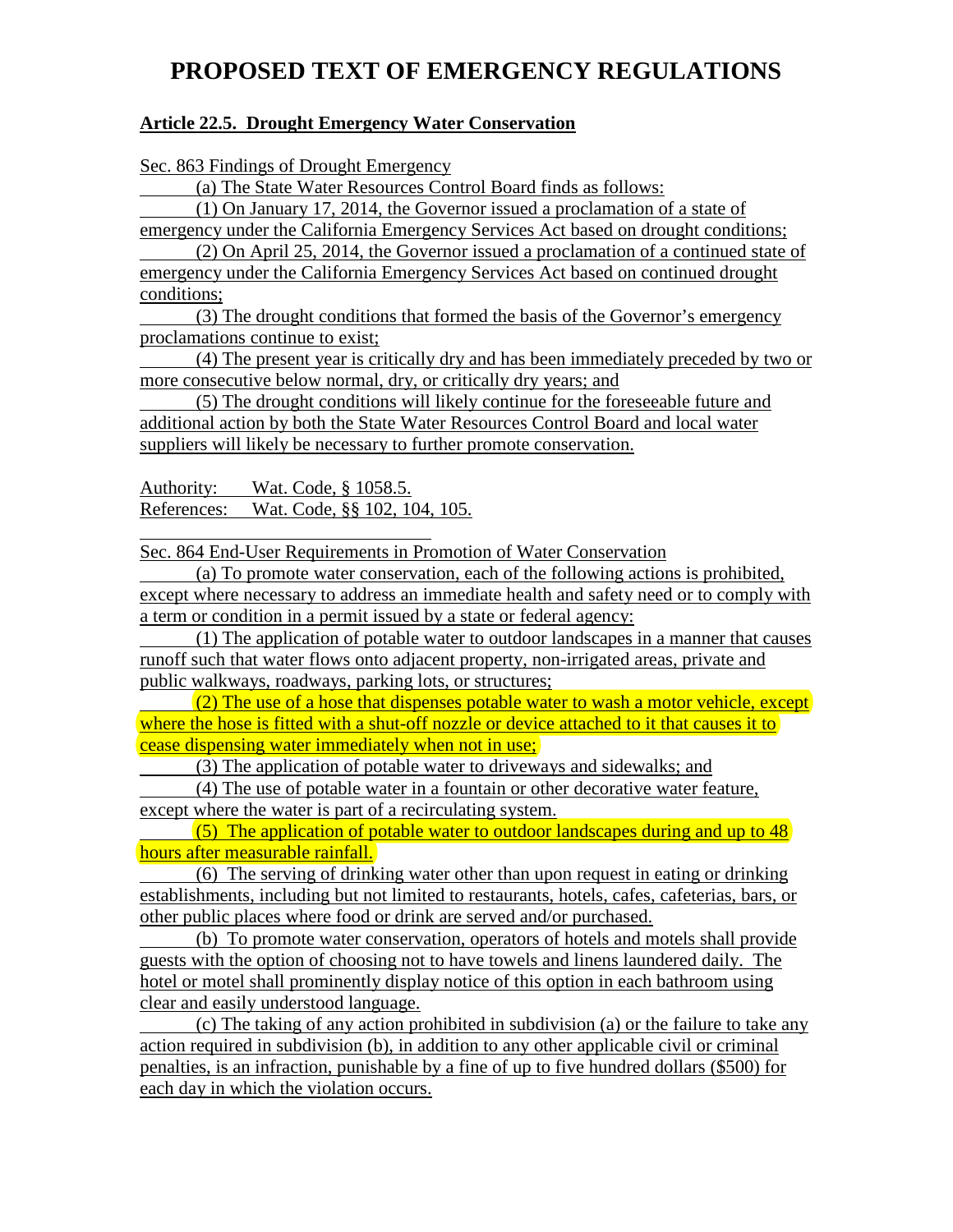#### **PROPOSED TEXT OF EMERGENCY REGULATIONS**

Authority: Wat. Code, § 1058.5. References: Wat. Code, §§ 102, 104, 105.

Sec. 865 Mandatory Actions by Water Suppliers

(a) The term "urban water supplier," when used in this section, refers to a supplier that meets the definition set forth in Water Code section 10617, except it does not refer to suppliers when they are functioning solely in a wholesale capacity, but does apply to suppliers when they are functioning in a retail capacity.

(b)(1) To promote water conservation, each urban water supplier shall implement all requirements and actions of the stage of its water shortage contingency plan that includes mandatory restrictions on the number of days that outdoor irrigation of ornamental landscapes or turf with potable water is allowed. Urban water suppliers with approved alternate plans as described in subdivision (b)(2) are exempted from this requirement.

(2) An urban water supplier may submit a request to the Executive Director for approval of an alternate plan that includes allocation-based rate structures that satisfies the requirements of chapter 3.4 (commencing with section 370) of division 1 of the Water Code, and the Executive Director may approve such an alternate plan upon determining that the rate structure, in conjunction with other measures, achieves a level of conservation that would be superior to that achieved by implementing limitations on outdoor irrigation of ornamental landscapes or turf with potable water by the persons it serves to no more than two days per week.

(c) To promote water conservation, each urban water supplier that does not have a water shortage contingency plan that restricts the number of days that outdoor irrigation of ornamental landscapes and turf with potable water is allowed, or has been notified by the Department of Water Resources that its water shortage contingency plan does not meet the requirements of Water Code section 10632 shall, within thirty (30) days, limit outdoor irrigation of ornamental landscapes or turf with potable water by the persons it serves to no more than two days per week.

(d) In furtherance of the promotion of water conservation each urban water supplier shall:

(1) Provide prompt notice to a customer whenever the supplier obtains information that indicates that a leak may exist within the end-users exclusive control.

(2) Prepare and submit to the State Water Resources Control Board by the  $15<sup>th</sup>$  of each month a monitoring report on forms provided by the Board. The monitoring report shall include the amount of potable water the urban water supplier produced, including water provided by a wholesaler, in the preceding calendar month and shall compare that amount to the amount produced in the same calendar month in 2013. The monitoring report shall specify the population served by the urban water supplier, the percentage of water produced that is used for the residential sector, descriptive statistics on water conservation compliance and enforcement efforts, and the number of days that outdoor irrigation is allowed. The monitoring report shall also estimate the gallons of water per person per day used by the residential customers it serves.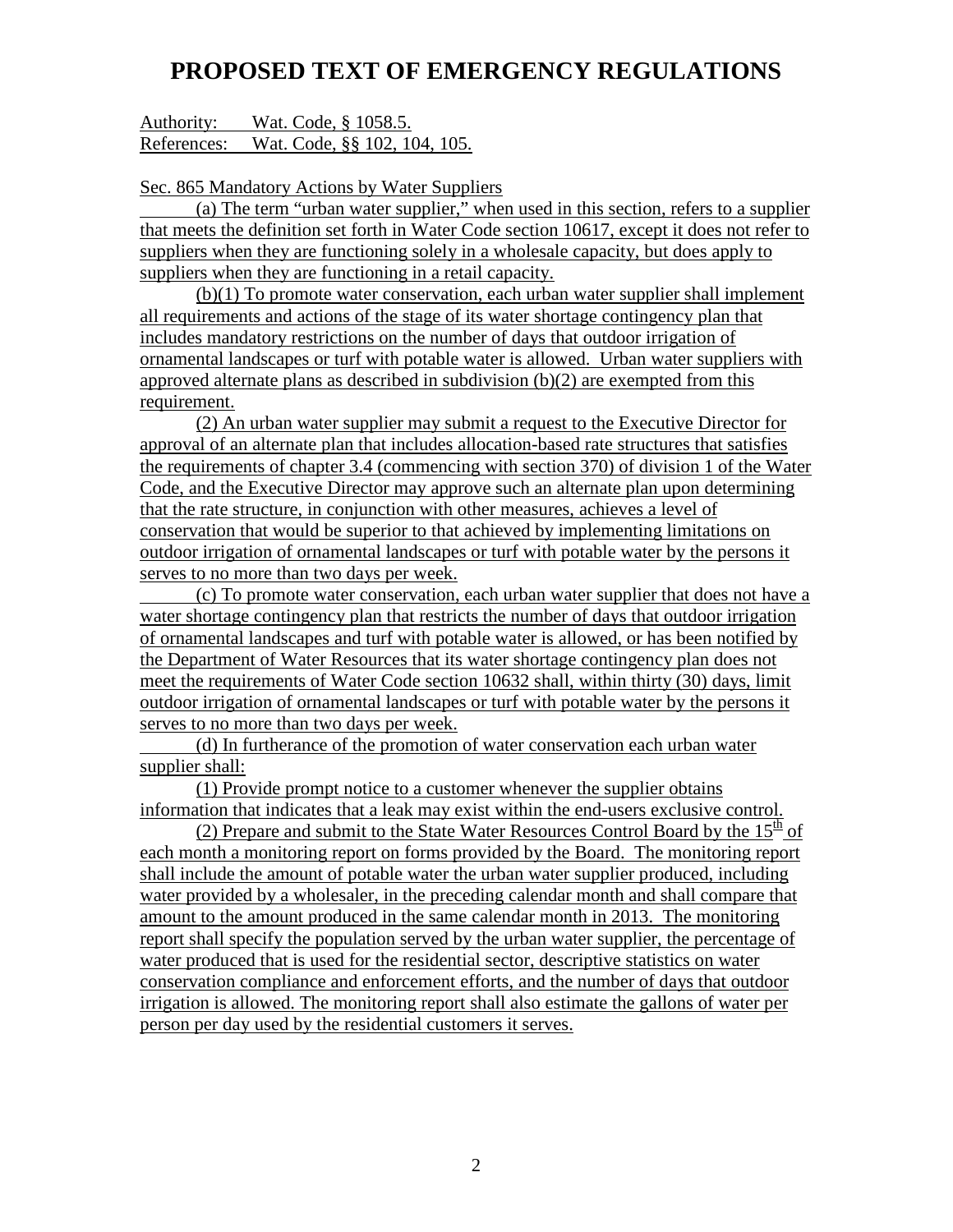### **PROPOSED TEXT OF EMERGENCY REGULATIONS**

(e) To promote water conservation, each distributor of a public water supply, as defined in Water Code section 350, that is not an urban water supplier shall, within thirty (30) days, take one or more of the following actions:

(1) Limit outdoor irrigation of ornamental landscapes or turf with potable water by the persons it serves to no more than two days per week; or

(2) Implement another mandatory conservation measure or measures intended to achieve a 20 percent reduction in water consumption by the persons it serves relative to the amount consumed in 2013.

Authority: Wat. Code, § 1058.5. References: Wat. Code, §§ 102, 104, 105; 350; 10617; 10632.